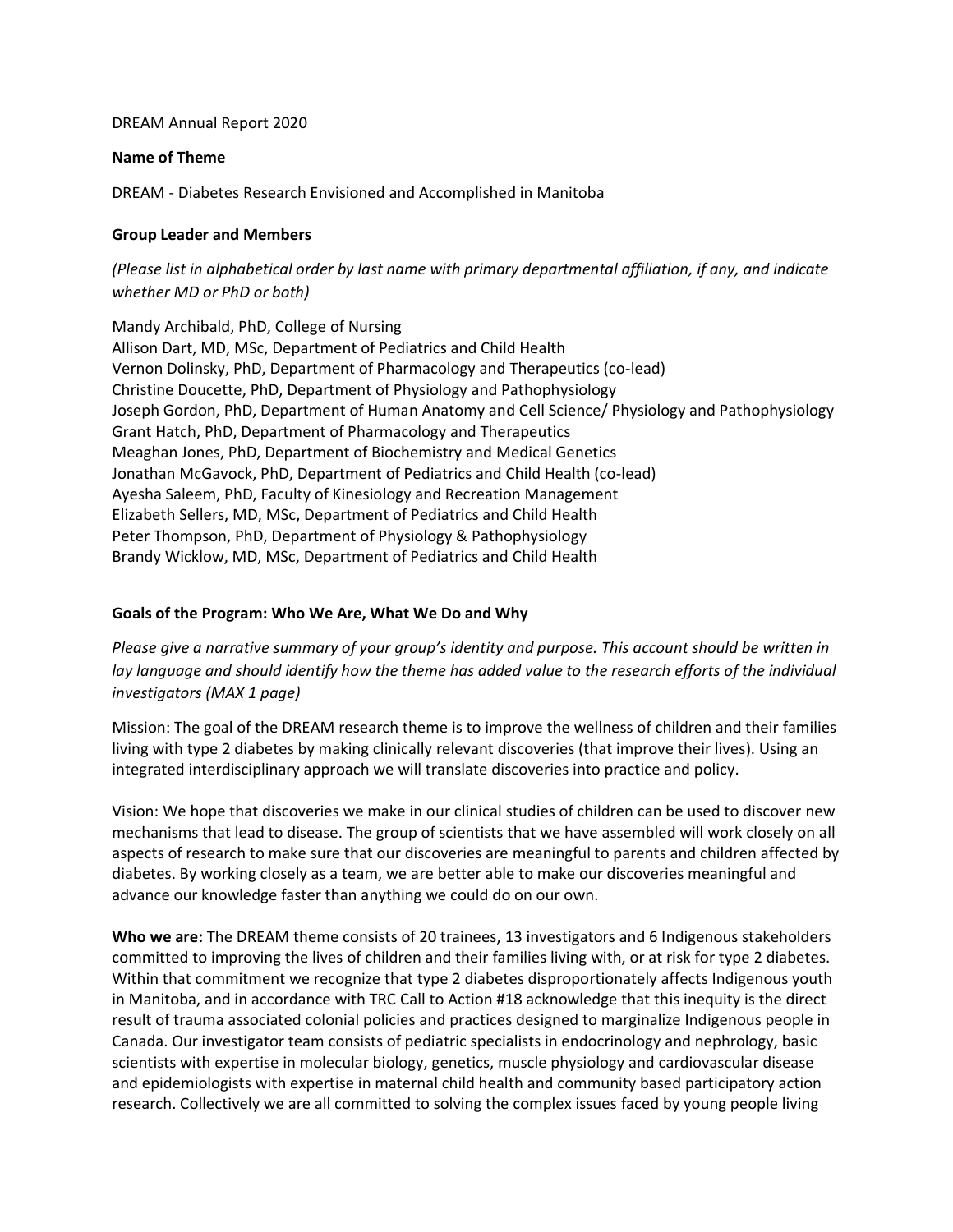with diabetes, ranging from the fundamental question "Why did I get diabetes at such a young age" to "What is the best way help children living with diabetes experience meaningful complication free lives?" We rely on translational, "team science" approaches, grounded in culturally safe practices, to address these questions.

**What we do:** Our team focuses on three primary pillars of research related to type 2 diabetes in youth: (1) *Novel interventions* to prevent and treat type 2 diabetes; (2) Biopsychosocial determinants of *complications of diabetes* and (3) the *developmental origins* of type 2 diabetes in youth. Within each of these pillars scientists design studies to unravel the complex factors that lead to type 2 diabetes and it's complications using pre-clinical, clinical and population health approaches. Scientists from a range of backgrounds work collaboratively to design impactful research that could have the greatest impact on the children and families affected by type 2 diabetes. Since our inception, we have secured over \$22M in external funding to tackle these problems, created patient and stakeholder advisory committees to ensure that our work is relevant to families we serve, hosted symposia for members of the scientific and lay community and made numerous discoveries that have shaped the way doctors and families understand type 2 diabetes in youth. We are also deeply committed to fostering the next generation of scientists and clinicians in this area. To date, our trainees have secured over \$500,000 in funding to support their education, hosted numerous educational and interprofessional events to advance their careers and created national collaborations with other trainee groups to share knowledge and expand social networks. Collectively, this work has made the DREAM theme a nationally recognized centre of excellence in the area of pediatric diabetes research.

**Why do we do it?** Type 2 diabetes is the fastest growing pediatric chronic disease in Canada. Manitoba is disproportionately affected by type 2 diabetes in youth. For every children diagnosed with type 2 diabetes in other parts of Canada, there are 15 children diagnosed with type 2 diabetes in Manitoba. Type 2 diabetes in youth is associated with a large burden of complications and reduced life expectancy. Nearly 50% of children living with type 2 diabetes will be on dialysis by the time they are 35 years old. Type 2 diabetes affects youth that suffer from profound structural disadvantage. Most are poor, live in rural/remote areas and experience significant mental health comorbidities. Type 2 diabetes in youth is a major health challenge in Manitoba and requires Manitoba-made solutions.

### **Major Accomplishments (Milestones)**

*Please list up to 5 major accomplishments/milestones from the past year. (media, impact on child health, events, awards and recognitions)*

#### **DREAM trainees:**

Our trainees are the true highlight of the work we do. Despite this unusual year which has led to many changes and challenges, our trainees persevered and found ways to thrive. Below are some of their major accomplishments in 2020.

Publications: DREAM trainees successfully published 9 academic manuscripts this year, and 6 of those had a DREAM trainee as the first author.

#### Conference Awards:

Paul Dudley White International Scholar Award: Best abstract submitted from Canada at the American Heart Association Epidemiology | Lifestyle conference.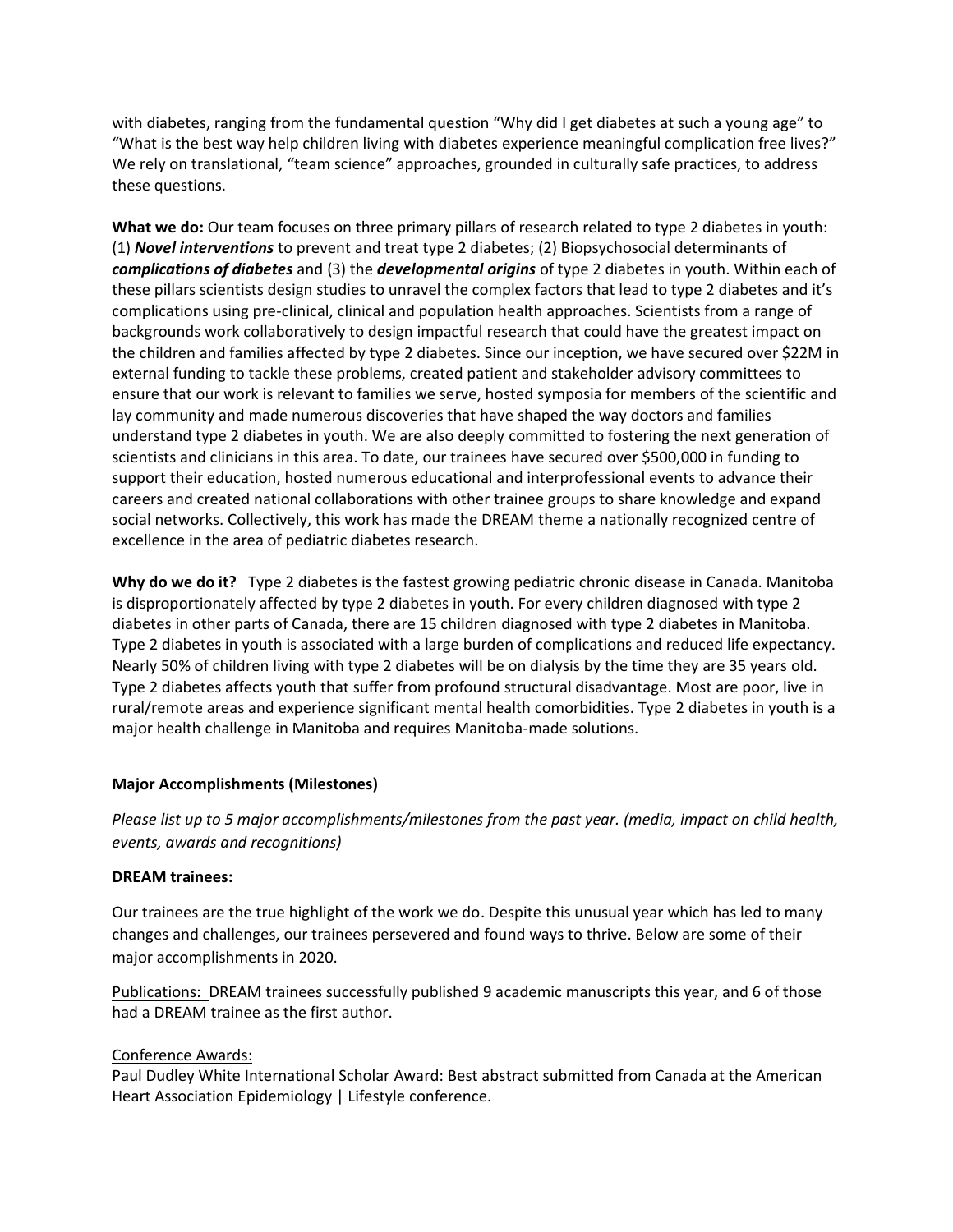Conference Awards:

Paul Dudley White International Scholar Award: Best abstract submitted from Canada at the American Heart Association Epidemiology | Lifestyle conference.

*16th Annual Child Health Research Days:* PhD Poster Competition: 1st place – Stephanie Kereliuk 3rd place – Matthew Martens Honorable mentions – Mateusz Tomczyk & Taylor Morriseau

Dr. Goodbears Den (Oral Presentation Competition): Gold Medal – Matthew Martens

Sex & Gender Awards (sponsored by Dr. Neeloffer Mookherjee): Gold Award – Taylor Morriseau

Annual trainee lectureship: The lectureship was delivered virtually by Dr. Daniel Drucker from the University of Toronto titled "Glucagon-Like Peptides: Translational and Mechanistic Insights" on Nov. 12<sup>th</sup> 2020. The lectureship was followed by a career development discussion with Dr. Drucker and trainees. Attendance was good for this presentation, and the career development session afterwards was valuable and insightful.

San'yas cultural safety training: With most of the in person meetings cancelled this year, the trainees had to make a decision how best to utilize their budget. Cultural safety training is something that has come up with the group repeatedly, so they decided to allow trainees to use the funds to sign up for and complete the san'yas cultural safety training that is offered through the WRHA. This is a training that all DREAM PIs and many staff members have completed. 7 of the DREAM trainees are currently enrolled in this training.

# **Translational team publications:**

This year our team published 56 papers, with 10 that included two or more members of DREAM.

One main focus of the DREAM research team is to work collaboratively and translationally as is stated in our mission statement, we aim to use an integrated interdisciplinary approach to translate discoveries into practice and policy. We believe that the publications below showcase this by highlighting the collaboration between multiple DREAM labs. (**DREAM trainees** are bolded and *DREAM PIs* are italicized, and former DREAM members are underlined)

- 1. **da Silva Rosa SC, Martens MD, Field JT**, Nguyen L, **Kereliuk SM**, Hai Y, Chapman D, Diehl-Jones W, Aliani M, West AR, Thliveris J, Ghavami S, Rampitsch C, *Dolinsky VW*, *Gordon JW*. BNIP3L/Nix-induced mitochondrial fission, mitophagy, and impaired myocyte glucose uptake are abrogated by PRKA/PKA phosphorylation. 2020. Autophagy. ePub Ahead of Print. https://doi.org/10.1080/15548627.2020.1821548
- 2. Agarwal P, Brar N, **Morriseau T, Kereliuk SM**, Fonseca M, Cole L, Jha A, Xiang B, Hunt K, **Seshadri N**, *Hatch G, Doucette C, Dolinsky VW*. Gestational Diabetes Adversely Affects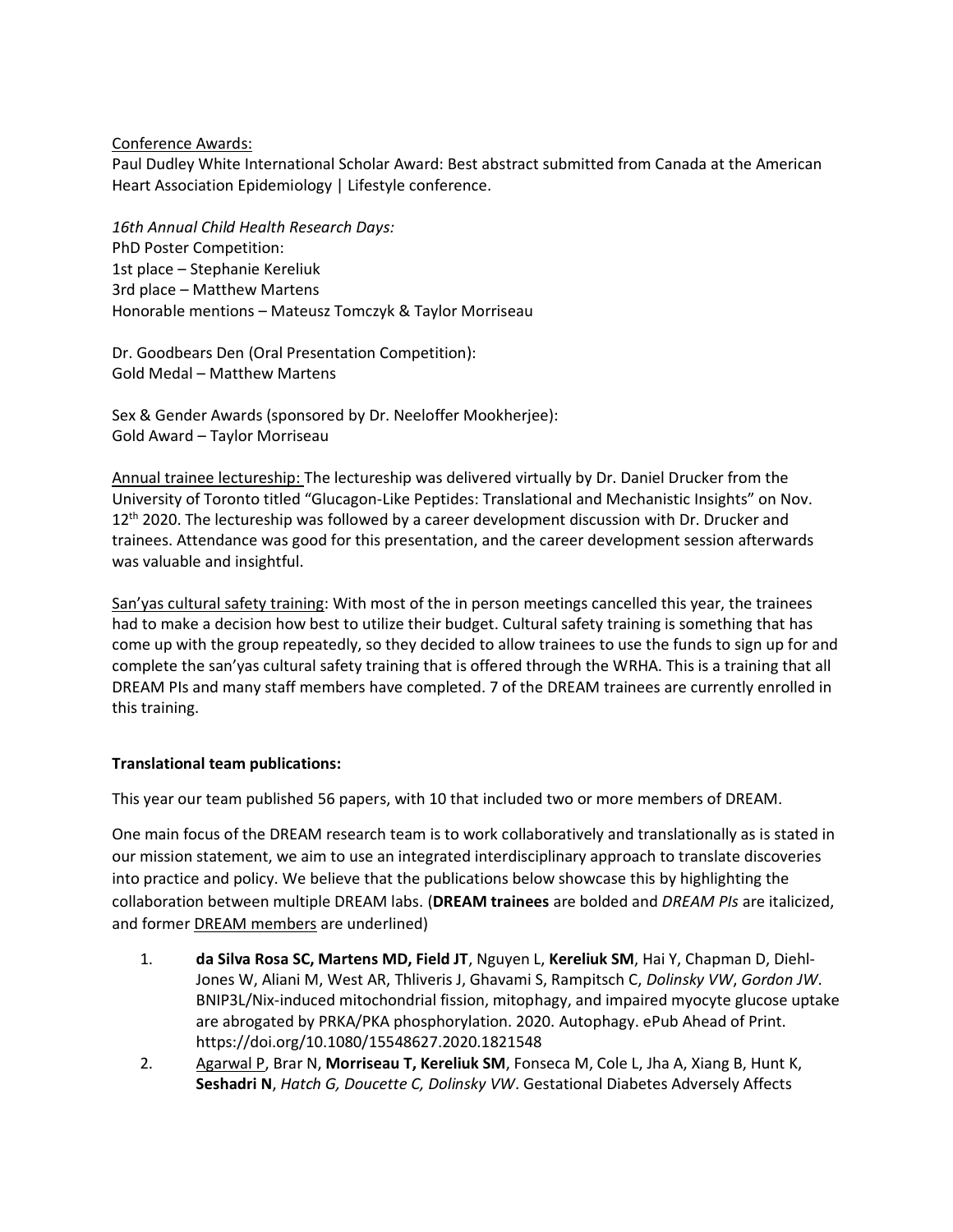Pancreatic Islet Structure and Function in the Rat Offspring. 2019. Endocrinology. 160(8):1907-1925. https://doi.org/10.1210/en.2019-00232

- i. Chosen for Endocrine Society Thematic Issue on Diabetes 2019 based on high Altmetric Attention scores and Featured Article designations
- ii. Selected as one of the Top 2019 Endocrine Studies by the Endocrine Society journals (featured in the December Endocrine News Eureka! 2019 article)
- 3. Meghan B. Azad, Alyssa Archibald, **Mateusz M. Tomczyk**, Alanna Head, Kyle G. Cheung, Russell J. de Souza, Allan B. Becker, Piushkumar J. Mandhane, Stuart E. Turvey, Theo J. Moraes, Malcolm R. Sears, Padmaja Subbarao, *Vernon W. Dolinsky*. (May 2020). Nonnutritive sweetener consumption during pregnancy affects adiposity in mouse and human offspring. Published in the International Journal of Obesity. https://doi.org/10.1038/s41366- 020-0575-x
- 4. **Martens, M.D., Field, J.T., Seshadri, N.**, Day, C., Chapman, D., Keijzer, R., *Doucette, C.R., Hatch, G.M.*, West, A.R., Ivanco, T.L., *Gordon, J.W.* (2020). Misoprostol Attenuates Neonatal Cardiomyocyte Proliferation through Bnip3, Perinuclear Calcium Signaling, and Inhibition of Glycolysis. Journal of Molecular and Cellular Cardiology (IF: 5.055), 146, p 19-31. doi: https://doi.org/10.1016/j.yjmcc.2020.06.010.
- 5. **Brunton N**, Dufault B, *Dart A*, Azad MB, *McGavock JM*. (2020). Maternal obesity before pregnancy predicts offspring blood pressure at 18 years of age – A causal mediation analysis. JAMA Pediatrics; Submitted.
- 6. Guillemette L, *Wicklow B, Sellers EAC, Dart A*, Shen G, *Dolinsky V, Gordon J*, Jassal D, Nickel N, Prior H, Duhamel T, Chateau D, *McGavock J.* (2020) Intrauterine Exposure to Diabetes and cardiovascular Disease Risk in Adolescence and Early Adulthood: A Population – Based Birth Cohort Study. CMAJ 129; E1104-E1113

# **Awards and Funding:**

CFI funding (Ayesha), CFI funding (Meaghan), Ayesha nominated top 40 under 40 and a grant from US National Academy of Medicine

Many of our DREAM investigators have funding wrapping up this year, so a main focus was really on submission of grants for new funding next year. That being said DREAM researchers still secured 13 grants for a total of \$900,000 in new funding. Some of our newer members accomplished some great achievements this year, Drs. Saleem and Jones were both able to obtain CFI funding, Dr. Saleem also received a grant from the US National Academy of Medicine, and was chosen for the class of 2020 CBC Manitoba Future 40.

# **Diabetes Canada:**

We were very proud to have Dr. Christine Doucette elected as the Planning Committee Co-Chair for the Diabetes Canada Professional Conference, October 28-31, 2020, Virtual Conference. Dr. Doucette spent many years spearheading and coordinating the annual DREAM symposium and we are thrilled to see her utilize her skills, knowledge and networks to enhance the Diabetes Canada conference.

# **Community engagement:**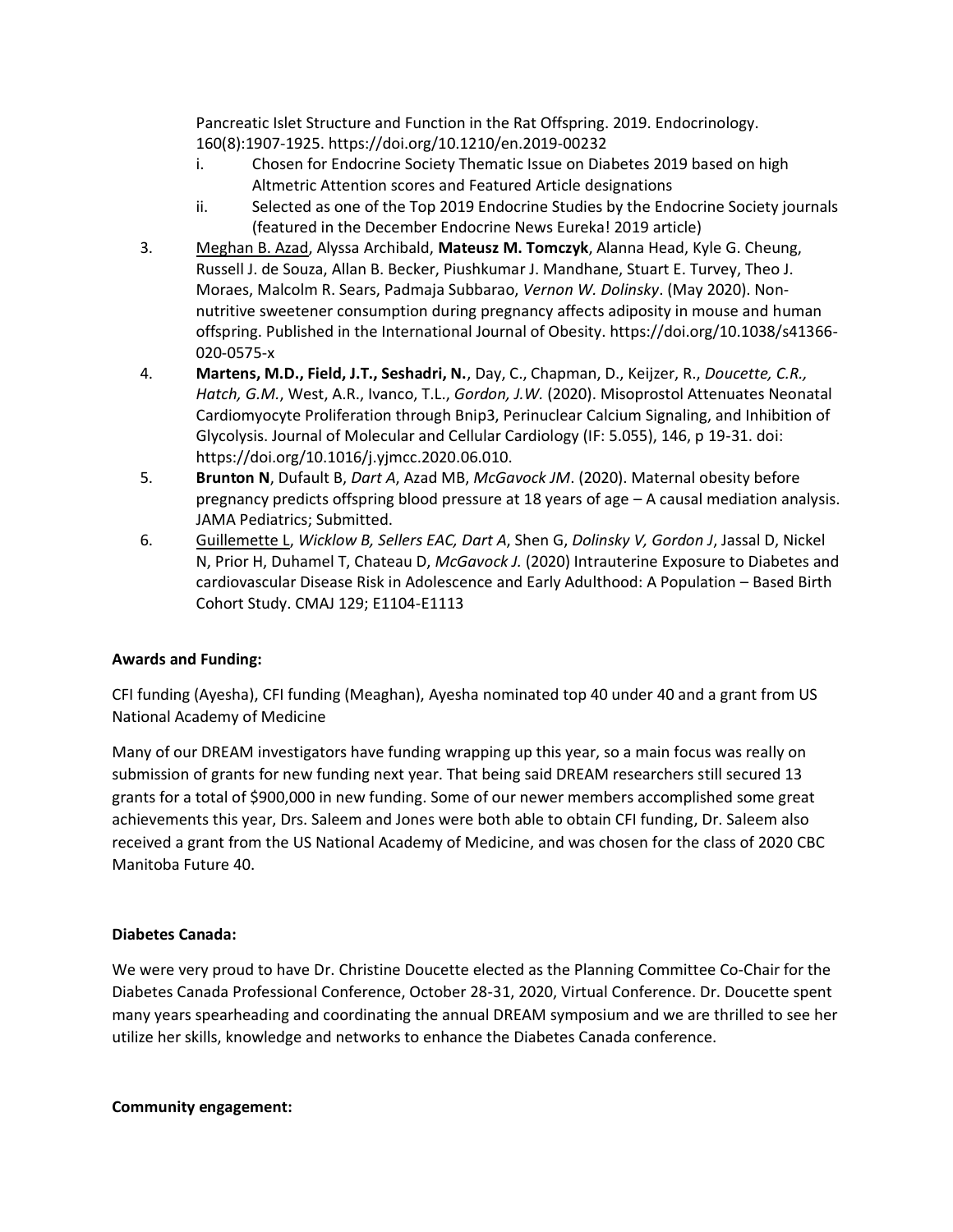We worked closely with our stakeholders this year to partner with Keewatinohk Inniniw Minoayawin (KIM) Inc. to support community based wellness programming for Indigenous youth in Manitoba. In partnership with Dr. Barry Lavallee, CEO of KIM, the DREAM research theme will work collaboratively to facilitate awards to the communities within Manitoba to promote wellness. DREAM has contributed \$10,000 in 2020, which will be matched by KIM. These funds will be used to support wellness projects within the communities ranging from \$500-\$2000 each. We believe that this partnership and these projects are vital to hear the voices of the youth so that we can prioritize our research efforts accordingly.

We look forward to rolling these grants out in 2021 and hearing the voices from the youth in our communities!

# **In what ways has your work positively impacted child health? (1-2 examples)**

(1) Novel insight into treatment options for youth living with type 2 diabetes: iCARE patient advisory circle developed new curriculum and co-created infographics to help support other youth being seen for type 2 diabetes at the Children's hospital. Discoveries within the iCARE cohort study identified novel targets, particularly in the area of mental health that are associated with better health outcomes in youth.

(2) The IYMP team delivered culturally safe and community-tailored healthy living programming to over 1000 Indigenous children across Canada in late 2019, early 2020. This resilience-based healthy living curriculum supported cultural continuity and lifestyle behaviours that supported the prevention of type 2 diabetes.

# **Research Funding**

1. Total dollar value of your membership's research funding held in fiscal year 2020 (April 1, 2020 - March 31, 2021).

# **2020-2021 = \$6,106,718**

# **2015-2020 = \$23,691,866**

2. Give a subtotal of ACTIVE research funding awarded (and held in Manitoba) in the past 12 months.

# **2020 = \$903,557**

# 3. Identify any Catalyst Grants awarded in the past year (Title, PI, funding amount)

# CHRIM catalyst grants 2020

1. Bridge funding Grant Hatch \$60,000

# DREAM catalyst grants 2020

1. "In utero exposure to Type 2 Diabetes and long-term risk of renal disease in offspring: Analysis of prospective cohort data from the Manitoba Center for Health Policy Data Repository" Brandy Wicklow \$16,164

# **Collaborations**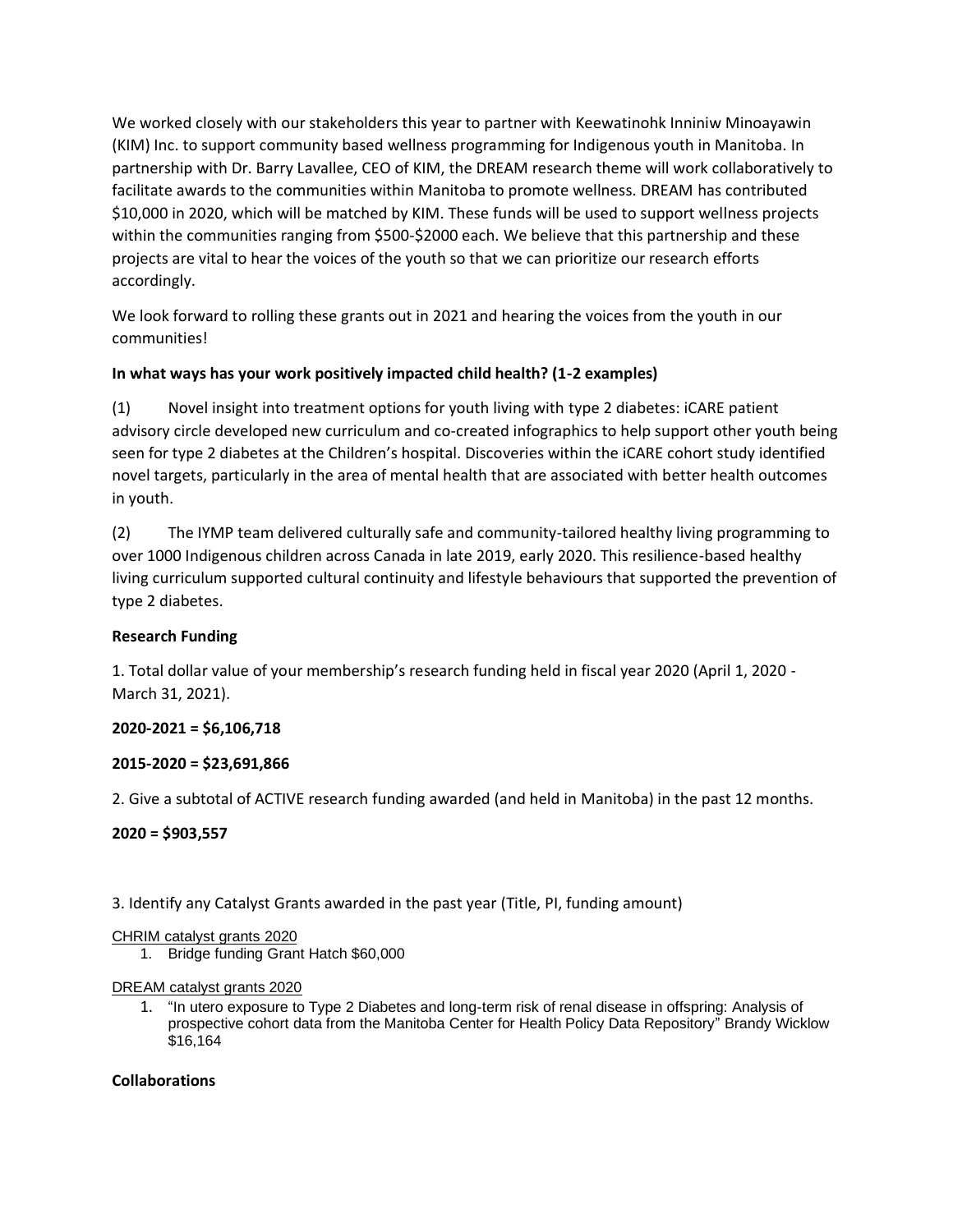Give a list of NEW collaborations in the last 12 months with other groups or organizations, and a brief description of your activity with each.

### Brandy Wicklow:

- 1) Dr. Pedro Miguel Geralde; Sherbrooke University. NextGen submission for CIHR Diabetes Team Grant 2020.
- 2) Dr. Francis Lynn; University of British Columbia. NextGen submission for CIHR Diabetes Team Grant 2020.
- 3) Dr. Anthony Hanley; University of Toronto. CIHR Diabetes Team Grant 2020.
- 4) Dr. Baiju Shah; University of Toronto. CIHR Diabetes Team Grant 2020.
- 5) Dr. Tracey Galloway; University of Toronto. CIHR Diabetes Team Grant 2020.
- 6) Dr. Deborah Sloboda; McMaster University. CIHR Diabetes Team Grant 2020.
- 7) Michael Green?

## Allison Dart and Brandy Wicklow:

- 1) Dr. Jim Scholey; University of Toronto. iCARE CIHR Diabetes Team Grant 2020.
- 2) Dr. Ana Konvalinka; University of Toronto. iCARE CIHR Diabetes Team Grant 2020.
- 3) Dr. Braden Manns; University of Alberta. iCARE CIHR Diabetes Team Grant 2020.
- 4) Dr. Hannes Rost; University of Toronto. iCARE CIHR Diabetes Team Grant 2020.
- 5) Dr. Joseph Penninger; University of British Columbia. iCARE CIHR Diabetes Team Grant 2020.

## Joe Gordon:

- 1) Dr. Jason Karch; Baylor College of Medicine. We collaborate to characterize mitochondrial function and cell death in neonatal hearts exposed to hypoxic injury.
- 2) Dr. Luigi Bouchard; Université de Sherbrooke. Dr. Bouchard has invited me to join a CIHR Team Grant application evaluating the role of microRNAs in gestational diabetes. This application is in the LOI stage.

### Jon McGavock:

- 1) Dr. Marie-France Hivert; Harvard University. CIHR Project Grant: Developmental origins of adolescent hypertension.
- 2) Dr. Rachel Freathy; University of Exeter. CIHR Project Grant: Developmental origins of adolescent hypertension.
- 3) Dr. Deborah Lawlor; University of Bristol. CIHR Project Grant: Developmental origins of adolescent hypertension.
- 4) Dr. Mary Jung; University of British Columbia. CIHR Project Grant: Dialectical Behavioural Therapy and Weight Management for Adolescent Obesity.
- 5) Dr. Katherine Morrison; McMaster University. CIHR Project Grant: Dialectical Behavioural Therapy and Weight Management for Adolescent Obesity.
- 6) Dr. Stasia Hadjiyannakis; CHEO. CIHR Project Grant: Dialectical Behavioural Therapy and Weight Management for Adolescent Obesity.
- 7) Dr. Jill Hamilton; SickKids. CIHR Project Grant: Dialectical Behavioural Therapy and Weight Management for Adolescent Obesity.